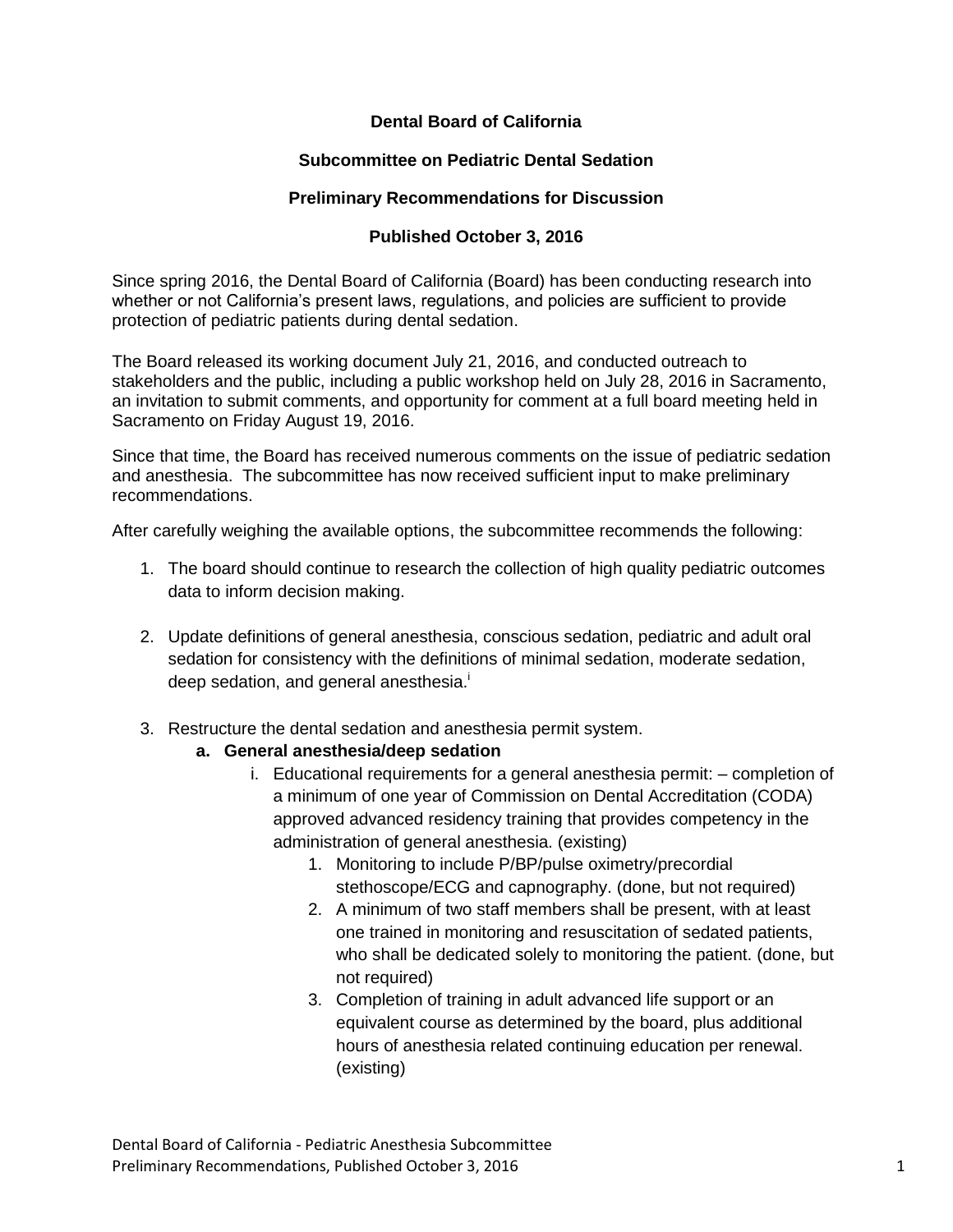- 4. Permit holders treating patients under the age of 13 shall be required to complete education in pediatric advanced life support as determined by the board. (new)
- ii. **Additional requirements for a general anesthesia permit holder to treat patients under age 7:** (new)
	- 1. Completion of an appropriate number of hours of education related to pediatric anesthesia as determined by the Board.
	- 2. Documentation of a sufficient number of cases for children under age 7 for an initial application and for each permit renewal.
	- 3. The holder of an age restricted (no patients under age 7) general anesthesia permit, may administer general anesthesia to patients under the age of 7 under the supervision of the holder of an unrestricted general anesthesia permit.
	- 4. Supervised cases shall be submitted to the board as documentation to allow an age restricted anesthesia permit holder to qualify for an unrestricted general anesthesia permit.

# b. **Moderate sedation** (new)

- i. Adult moderate sedation permit requirements for administration of moderate sedation by any route to patients age 13 or older.
	- 1. Education completion of course of instruction plus a sufficient number of clinical cases consistent with ADA Guidelines<sup>ii</sup>. ( existing )
	- 2. Monitoring to include P/BP/pulse oximetry/precordial stethoscope/ECG and capnography when feasible. <sup>iii</sup>
	- 3. A minimum of one staff member trained in the monitoring and resuscitation of sedated patients must be present.
	- 4. Completion of continuing education related to sedation for renewal.
- ii. Pediatric moderate sedation permit requirements for the administration of moderate sedation by any route to patients under age 13. (new - adds requirements for patients under age 13)
	- 1. Education completion of a course of instruction plus a sufficient number of clinical cases for pediatric patients under age 13, or completion of equivalent training (i.e. a pediatric dental residency or other advanced residency program ) as determined by the board.
	- 2. Monitoring to include P/BP/pulse oximetry/precordial stethoscope/ECG and capnography whenever feasible<sup>iit</sup>.
	- 3. A minimum of one staff member trained in the monitoring and resuscitation of pediatric patients must be present.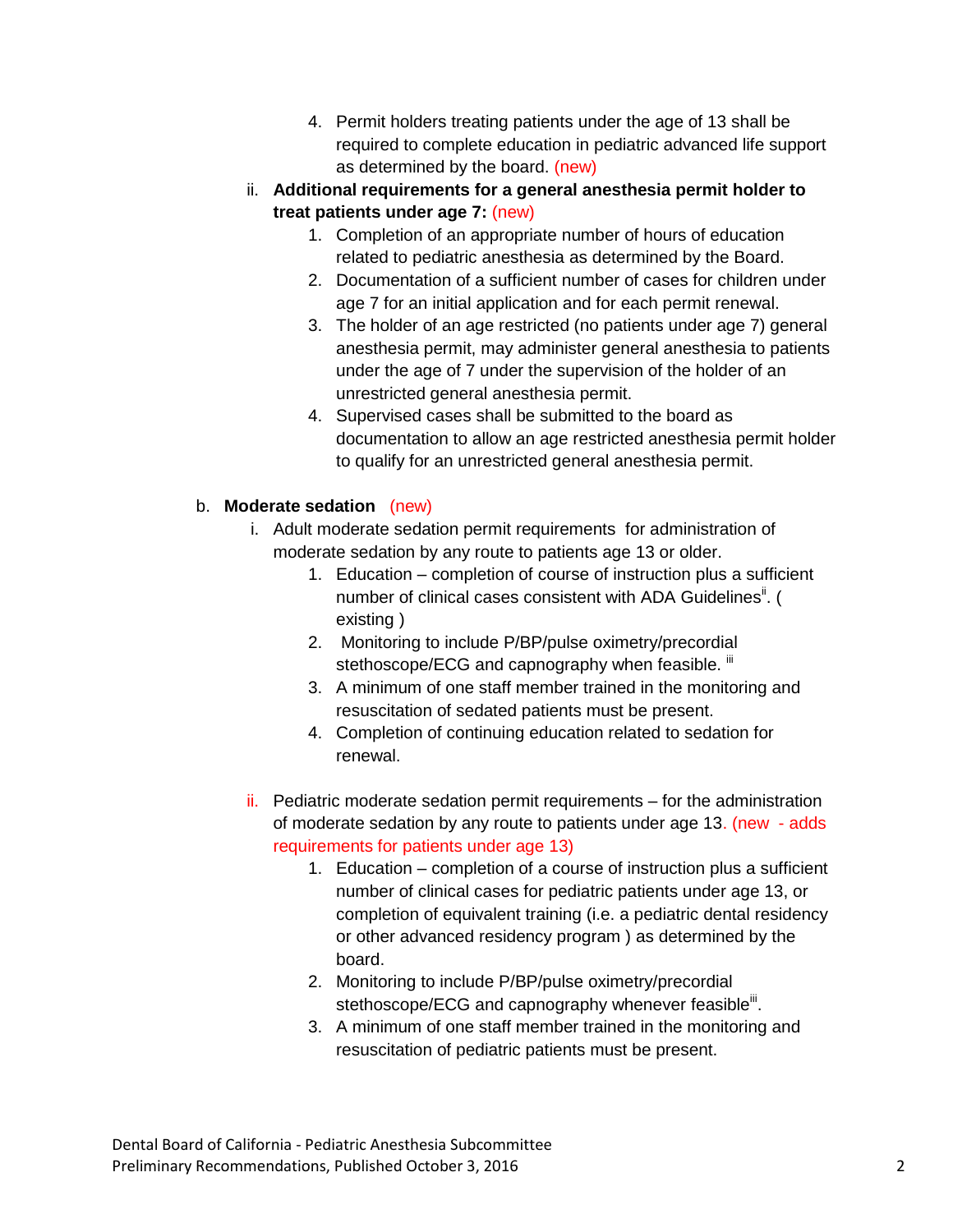- 4. Continuing education related to pediatric sedation for renewal, including pediatric advanced life support training or equivalent as determined by the board.
- c. Pediatric Minimal Sedation required for oral minimal sedation of patients under age **seven (7)**. (new section)
	- i. Education similar to current pediatric oral conscious sedation permit requirements- (instruction in pediatric sedation plus one clinical case; training in airway management and patient rescue from moderate sedation.)
	- ii. Administration limited to a single dose of a single sedative drug, plus nitrous oxide and oxygen that is unlikely to produce a state of unintended moderate sedation.
	- iii. A single additional dose of the initial drug may be necessary for prolonged procedures. The additional dose should not exceed one-half of the initial dose and should not be administered until the dentist has determined the clinical half-life of the initial dosing has passed.
	- iv. Monitoring to include BP/P/pulse oximetry/precordial stethoscope (existing)
	- v. A minimum of one staff member trained in the monitoring and resuscitation of pediatric patients must be present. (existing)
	- vi. Continuing education related to pediatric sedation per renewal period, plus basic life support training. (existing)
- 4. Update requirements for records and equipment to include the following:
	- a. Age and size appropriate equipment must be available for all patients.
	- b. Body mass index (BMI) should be recorded as part of the preoperative evaluation.
	- c. Documentation that pre operative instructions, including fasting instructions appropriate for the planned level of sedation, have been given to the patient, escort, parent, or guardian.
- 5. Collect data that will allow the future study and reporting of dental sedation and anesthesia outcomes.
	- a. 1680 (z) reports should include detailed information in a format suitable for an electronic database.
	- b. Require sedation and anesthesia permit holders to report, at time of permit renewal, their annual number of administrations of minimal, moderate, and deep sedation/general anesthesia, and other parameters to be determined.
- 6. Improve the Dental Board's onsite inspection and evaluation program.
	- a. Use a single evaluator (rather than current two) under specified circumstances for routine renewal evaluations.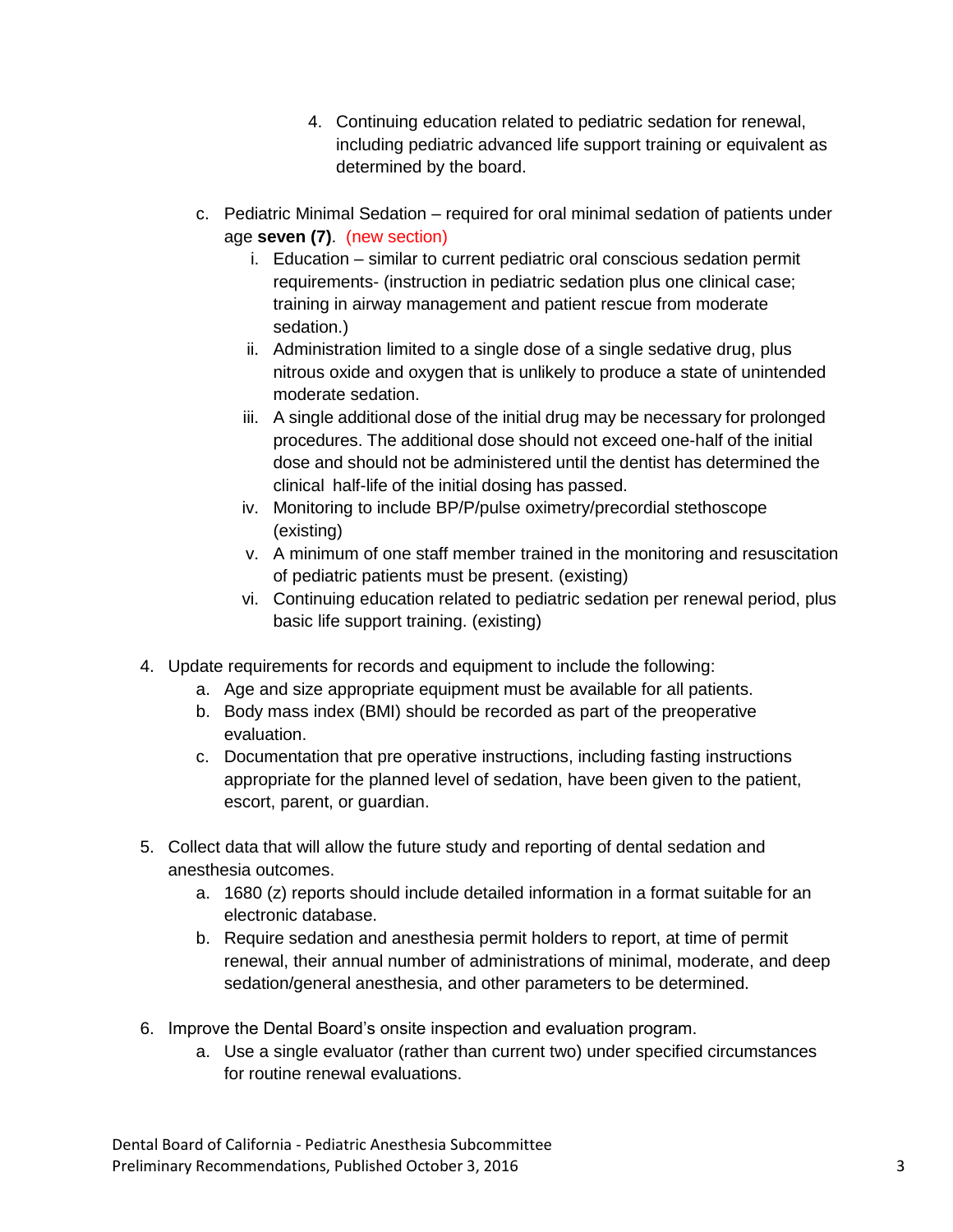b. Seek authority to require completion of specific remedial education prior to reissuance of a permit following an evaluation failure.

The subcommittee recognizes that few topics generate more controversy than the use of anesthesia, especially in children, and that no proposal will satisfy all interested parties. Although patient safety is always the foremost concern, the effects of regulatory change on healthcare can be fraught with unintended consequences. Any proposal should, therefore, strike a balance between established practice and evidence based changes that have a reasonable chance of improving outcomes.

The Board will be discussing these preliminary subcommittee recommendations at the October 13, 2016 meeting being held in Sacramento. All persons are encouraged to comment in person and/or in writing. Written comments should be directed to the Board at 2005 Evergreen Street, Suite 1550, Sacramento, CA 95815 or via email Karen. Fischer@dca.ca.gov and should be received before close of business on October 28, 2016 in order to be considered in the final report.

#### $\overline{\phantom{a}}$ i **Definitions forlevels of sedation and anesthesia:**

- a. **Minimal Sedation:** a drug-induced state during which patients respond normally to verbal commands. Although cognitive function and coordination may be impaired, breathing and cardiovascular functions are unaffected.
- b. **Moderate Sedation:** a drug-induced depression of consciousness during which patients respond purposefully to verbal commands or after light tactile stimulation. No interventions are required to maintain a patent airway, and spontaneous ventilation is adequate. Cardiovascular function is usually maintained.
- c. **Deep Sedation:** a drug-induced depression of consciousness during which patients cannot be easily aroused, but respond purposefully after repeated verbal or painful stimulation. Patients may require assistance in maintaining a patent airway, and spontaneous ventilation may be inadequate. Cardiovascular function is usually maintained. A state of deep sedation may be accompanied by partial or complete loss of protective airway reflexes. Patients may readily pass from a state of deep sedation to the state of general anesthesia.
- d. **General Anesthesia:** a drug-induced loss of consciousness during which patients are not arousable, even by painful stimulation. The ability to independently maintain ventilation is often impaired. Patients often require assistance in maintaining a patent airway, and positive-pressure ventilation may be required. Cardiovascularfunctionmaybeimpaired.